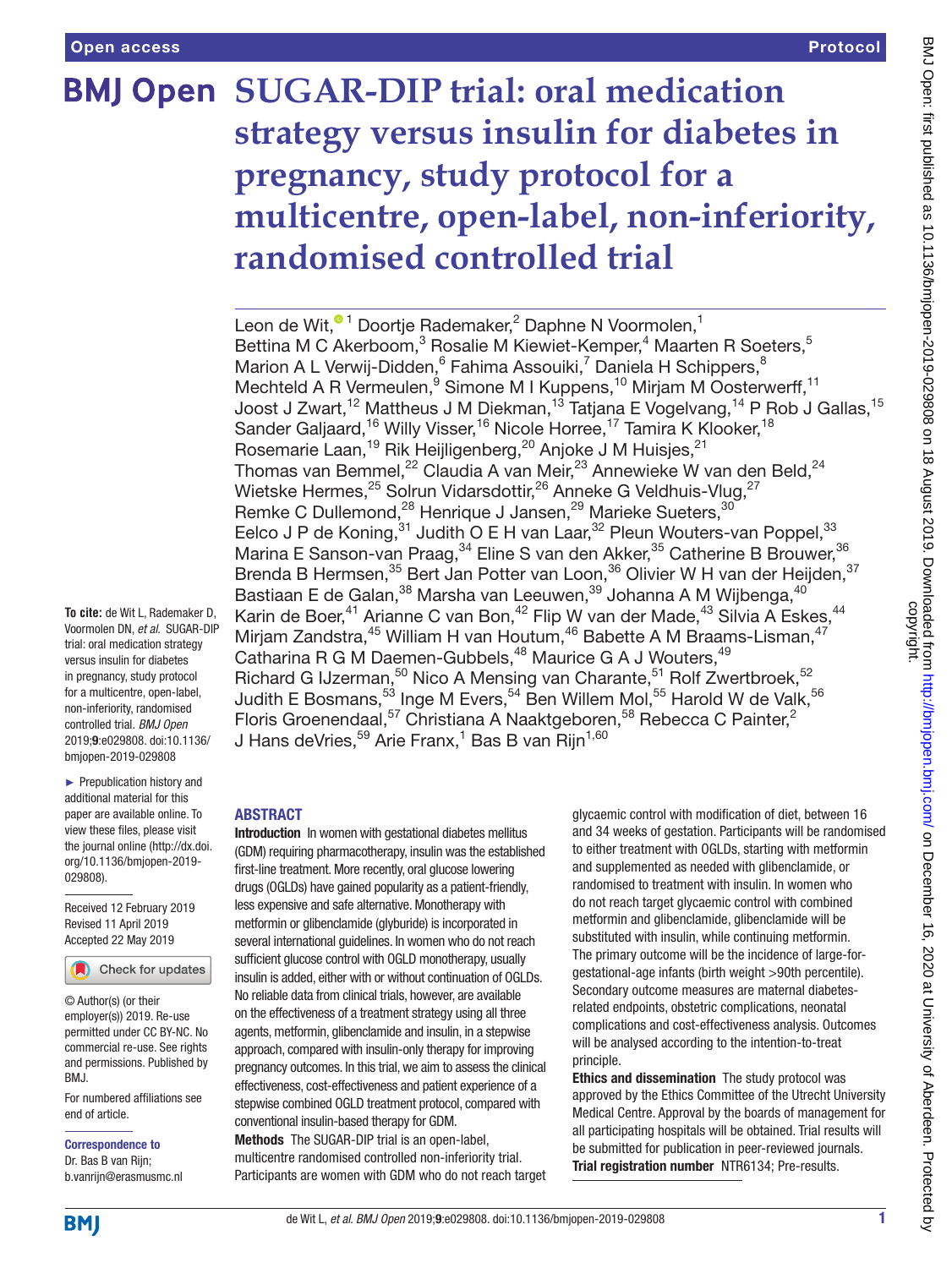#### **INTRODUCTION**

The prevalence of gestational diabetes mellitus (GDM) is rising and currently affects approximately 1%–28% of all pregnancies, varying by region and diagnostic criteria used.<sup>1-4</sup> GDM carries significant perinatal risks for pregnancy and childbirth, such as polyhydramnios, small-for-gestational-age and large-for-gestational-age infants, macrosomia, stillbirth, shoulder dystocia, obstructed labour, pre-eclampsia (PE) and neonatal hypoglycaemia. $5-9$  In addition, increasing concern exists about the impact of GDM on offspring development and associated long-term risks for glucose and insulin resistance, obesity and chronic disease in children born to mothers with GDM.<sup>10-12</sup>

The rising number of women diagnosed with GDM is increasingly putting pressure on healthcare resources. Effective treatment for GDM treatment requires a multidisciplinary approach by midwives, obstetricians, dieticians, endocrinologists and diabetes nurse specialists. Current treatment of GDM focuses on achieving optimal glycaemic control. When blood glucose levels, usually based on self-monitoring, fall outside the target range despite lifestyle and dietary advice, treatment with antihyperglycaemic medication is indicated[.13 14](#page-7-3) As pharmacological treatment, subcutaneous insulin injections have traditionally been used as first-choice treatment for GDM and is still advocated in many,  $15-18$  but not all guidelines. $19-21$  In recent years, clinical research and experience with oral glucose lowering drugs (OGLDs) has shown promising results as a treatment alternative that may substitute insulin in many women. $2223$ 

Metformin and glibenclamide (glyburide) are the OGLDs most studied for diabetes in pregnancy. Both are already widely used in the treatment of GDM, considered to be safe and have been incorporated in several guidelines as treatment options alongside insulin.[19–21 24 25](#page-8-1) A 2014 retrospective cohort study from the USA showed that the use of glibenclamide had increased from 7.4% in 2000 to 64.5% in 2011, becoming the most common treatment for GDM requiring pharmacotherapy in  $2007<sup>26</sup>$  In the UK, incorporated in NICE guidelines (National Institute for Health and Care Excellence, UK), metformin is the first-choice treatment, supplemented with insulin if needed. $19$  Insulin is offered to women if metformin is contraindicated or unacceptable to the patient, or target glucose values are not met with metformin only. NICE guidelines state that glibenclamide could be considered an option for women in whom blood glucose targets are not achieved with metformin, but decline insulin therapy, or for those who cannot tolerate metformin. The International Federation of Gynaecology and Obstetrics and more recently the Society of Maternal-Fetal Medicine Committee further endorsed OGLDs as a reasonable and safe first-line pharmacological treatment option in GDM, with metformin being preferred over glibenclamide. $21 25$ In contrast, in the Netherlands, insulin has remained the drug of choice in the majority of hospitals.

#### Strengths and limitations of this study

- ► This is the first open-label randomised controlled trial that directly compares a stepwise treatment protocol using a combination of oral glucose lowering drugs (OGLDs) with insulin as a first-line treatment for gestational diabetes mellitus (GDM) not responding to diet.
- ► The randomised multicentre design minimises the risk of bias and increases generalisability of the results.
- Variation in diagnostic thresholds and treatment targets for GDM may need to be addressed to assess the value of this strategy across different populations.

Two 2017 Cochrane Reviews on 11 and 53 studies (1487 and 7381 women) concluded that due to insufficient high-quality evidence, no single agent is superior in the treatment of GDM.<sup>27 28</sup> And although the use of OGLDs is widespread, there is an ongoing discussion on which drug should be first-line treatment after lifestyle and dietary interventions. $^{24}$  Both insulin and oral agents have advantages and disadvantages. Insulin is safe and effective; however, it is considered burdensome by pregnant women, requires intensive glucose monitoring and is associated with episodes of maternal hypoglycaemia.<sup>[29](#page-8-7)</sup> OGLDs are less costly, less burdensome and associated with higher patient satisfaction.<sup>[23 30–33](#page-8-8)</sup> Metformin has the advantage over insulin that hypoglycaemic events do not occur, but it is less potent when compared with glibenclamide, can cause gastrointestinal side effects and is possibly associated with more spontaneous preterm deliveries.<sup>34</sup> Glibenclamide, similar to insulin, is more potent in its glucose-lowering effect and may cause hypoglycaemia in the mother and newborn. $2235$  Other undesirable effects include gastrointestinal reactions, allergic skin reactions, altered liver enzyme values, visual disturbances and weight gain. And although intrauterine exposure to metformin or glibenclamide is not associated with congenital anomalies, much less is known about direct fetal metabolic effects and long-term effects on mothers and offspring.<sup>36</sup>

With current OGLD monotherapy, consisting of either metformin or glibenclamide, in women who do not reach glycaemic control, prompting the need for additional measures, in general OGLDs are replaced by or supplemented with insulin. A combination of oral agents may be an interesting strategy for GDM treatment; however, current evidence is insufficient to determine the optimal use of OGLDs. In a recent randomised controlled trial (RCT) by Nachum *et al* in 104 women with GDM, powered for glycaemic control, combination therapy of metformin and glibenclamide decreased the need for additional insulin from  $32\%$  to  $11\%$  (p=0.0002) compared with monotherapy. $37$  Metformin as the firstline therapy combined with glibenclamide if needed was associated with the highest treatment success. These data support the need for a well-powered large-scale RCT to compare a stepwise approach combining metformin and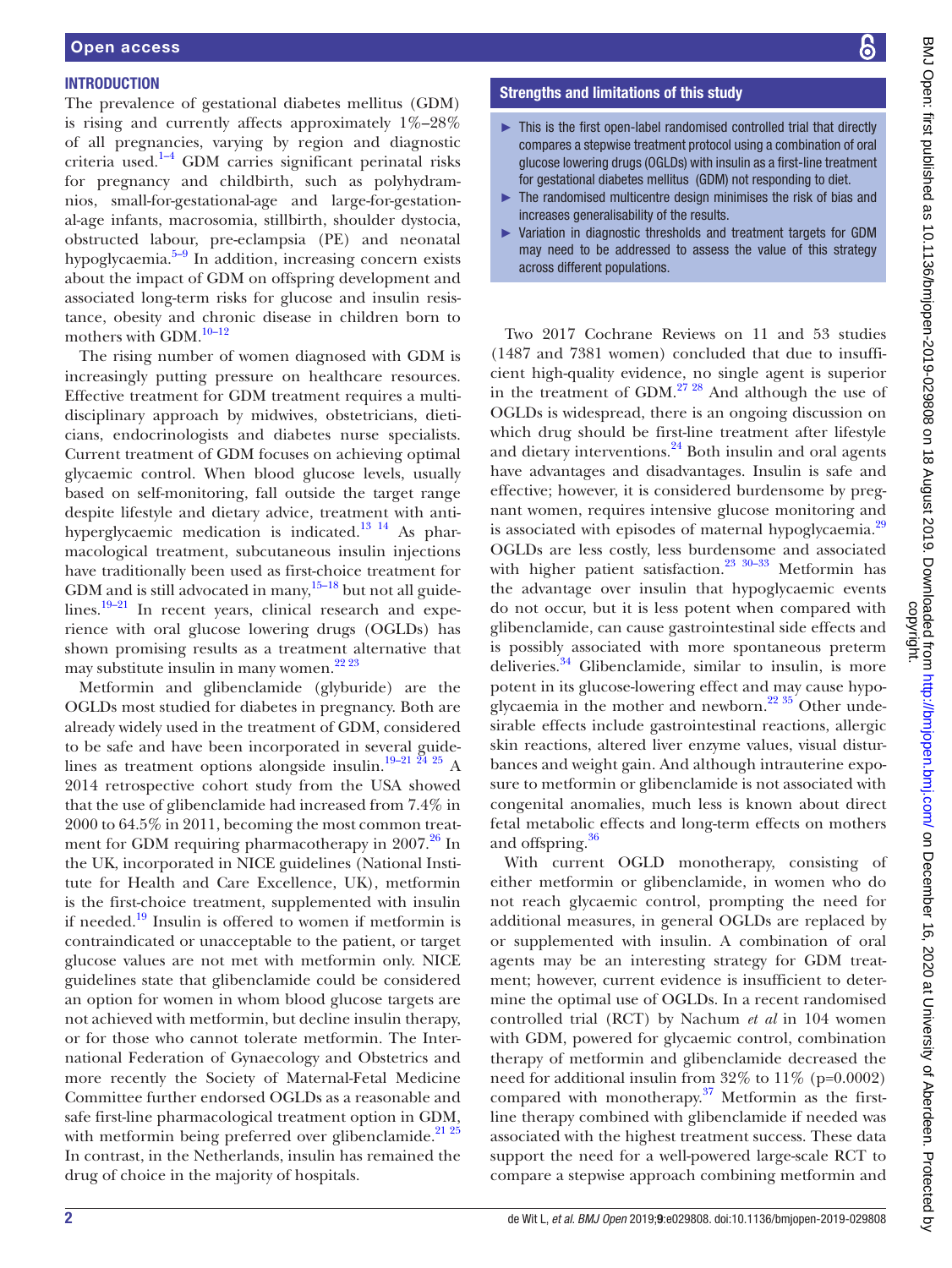glibenclamide to conventional insulin therapy to study effects on pregnancy outcomes.

In the SUGAR-DIP trial, a multicentre RCT, we aim to assess non-inferiority of treatment with metformin, and in case of insufficient glycaemic control the addition of glibenclamide, compared with immediate insulin in the treatment of GDM. We expect that a proportion of patients will achieve glycaemic control with metformin only. By adding glibenclamide in combined treatment with metformin, we expect to achieve glycaemic control as good as by insulin, while maintaining the benefits and ease of a less burdensome treatment with oral medication. We will assess the clinical effectiveness, cost-effectiveness and patient experience of stepwise oral antihyperglycaemic medication to treat GDM compared with conventional insulin-based treatment strategy.

#### **METHODS**

#### Design and setting

The SUGAR-DIP trial is a multicentre non-inferiority RCT. The study will be open label as oral drugs and insulin cannot be administered individually in a blinded way. The study will be conducted within the setting of the Dutch Consortium for Healthcare Evaluation and Research in Obstetrics and Gynaecology—NVOG Consortium 2.0,<sup>38</sup> a collaborative network of all major hospitals in the Netherlands and the Dutch Society of Obstetrics and Gynaecology (NVOG) and performed by treatment teams generally consisting of an internal medicine specialist, a gynaecologist and diabetes nurses. The trial was approved by the Medical Research Ethics Committee (MREC) of the UMC Utrecht. Trial reference number: 16–523/M. The trial is registered in the Netherlands Trial Registry on 29 November 2016 under the number NTR6134.

#### Patient and public involvement

In the preparation of the trial, the patient organisation Dutch Diabetes Association (Diabetes Vereniging Nederland) was involved. A questionnaire on patient perspectives of women who have (had) GDM was issued by the organisation prior to the development of the study protocol. The organisation was furthermore involved in reviewing the study protocol and provided valuable input in the development of the information material used in the study. On completion of the trial, the patient organisation will be involved in dissemination of the study results.

#### Participants and eligibility criteria

Women diagnosed with GDM who have not reached target glycaemic control with dietary and lifestyle adaptations and thus meet the criteria for additional treatment with antihyperglycaemic medication between 16 and 34 weeks of gestation will be eligible for inclusion. Target glycaemic control is defined by the NVOG (Dutch Society O&G) diabetes in pregnancy guideline as a fasting glucose concentration  $\leq 5.3$  mmol/L, 1-hour postprandial  $\leq$ 7.8 mmol/L or 2-hour postprandial  $\leq$ 6.7 mmol/L.<sup>18</sup>

The diagnosis of GDM is made according to Dutch national guidelines, using a 75-gram oral glucose tolerance test  $(OGTT)$ .<sup>18</sup> Due to a transition in diagnostic thresholds, both the WHO 1999 (fasting  $\geq 7.0$  mmol/L or 2-hour postload  $\geq 7.8$ mmol/L) and the WHO 2013 criteria (fasting  $\geq 5.1$  mmol/L, 1-hour postload  $\geq 10.0$  or 2-hour postload  $\geq 8.5$  mmol/L) for venous plasma glucose values were used to diagnose GDM. The 100-gram OGTT is incorporated in the study protocol, as it is part of the Dutch national guideline; however, this test is not commonly used in the Netherlands. Although thresholds for the diagnosis of GDM in the Netherlands and therefore in the trial are divergent to some extent, the target glucose values to define insufficient glycaemic control (while on diet) as the additional inclusion criterion for enrolment in the trial apply to all centres. It is thus expected that patients eligible for enrolment form a homogeneous group despite differences in screening tools.

Screening in the Netherlands is conducted according to a high risk strategy and takes place in the second trimester (24–28 weeks) among pregnant women with one or more of the following risk factors: a history of GDM, body mass index (BMI) > 30 (kg/m<sup>2</sup>), a history of a neonate with a birth weight >95th percentile or >4500 grams, a first degree family member with diabetes, polycystic ovary syndrome, a history of an unexplained intrauterine death or an ethnicity with higher diabetes risk (eg, women from South Asia, Indian descent/Surinamese, Afro-Caribbean, Middle-Eastern, Moroccan or Egyptian ethnicity). In case of a history of GDM in a previous pregnancy, an OGTT as early as 16 weeks of gestation is recommended, to be repeated at 24–28 weeks if normal. An OGTT may furthermore be performed in case of suspected fetal macrosomia, polyhydramnios or symptoms of polydipsia or polyuria, also in women without risk factors.

For the SUGAR-DIP trial, we have set the upper limit for inclusion to 34 weeks, in line with previous trials,  $2^{22340}$ allowing at least 4 weeks of exposure to pharmacological treatment. With the timing of the OGTT in current guidelines, it is expected that the majority of women will be treated for over 8 weeks. Although in women diagnosed later in pregnancy exposure to treatment may have less of an effect on the primary outcome, treatment may still influence several important secondary outcomes, such as neonatal hypoglycaemia.

Additional inclusion criteria for the SUGAR-DIP trial are (1) maternal age  $\geq$ 18 years, (2) singleton pregnancy, (3) ability to understand the Dutch or English language and (4) ability to provide written informed consent. Patients who meet any of the following criteria are excluded from the study: (1) known pre-existing type 1 or type 2 diabetes mellitus, (2) severe medical or psychiatric comorbidities, (3) significant liver disease or renal insufficiency, or any other known condition with contraindications for the use of either metformin or glibenclamide and (4) pregnancy with a fetus affected by major congenital birth defects and/or chromosomal abnormality.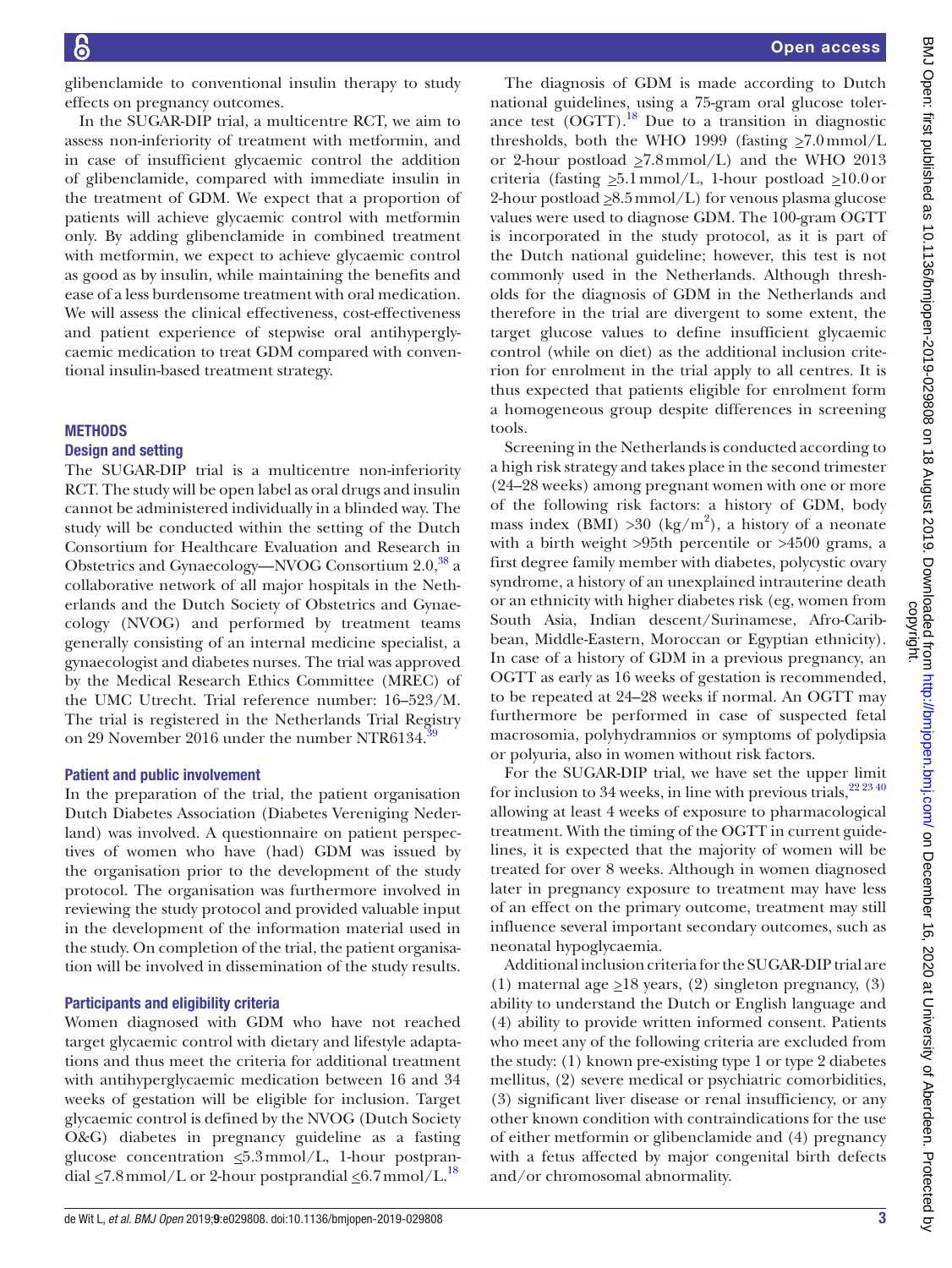#### Recruitment and randomisation

Eligible women will be informed and invited to participate by either their diabetes care or obstetric care provider, that is, physician, obstetrician, midwife or diabetes nurse. Following counselling, written informed consent is obtained and participants are individually randomised to either stepwise OGLDs or insulin. Randomisation is performed through a central web-based tool (Castor EDC, Ciwit B.V., Amsterdam, the Netherlands) using a 1:1 ratio and block randomisation with a variable block size of 4 and 6.

#### Intervention and control

The stepwise treatment strategy for the intervention (OLGD) and control (insulin) group is displayed in [figure](#page-3-0) 1.



<span id="page-3-0"></span>Figure 1 Flowchart of comparator (oral glucose lowering drugs) versus control (insulin). GDM, gestational diabetes mellitus.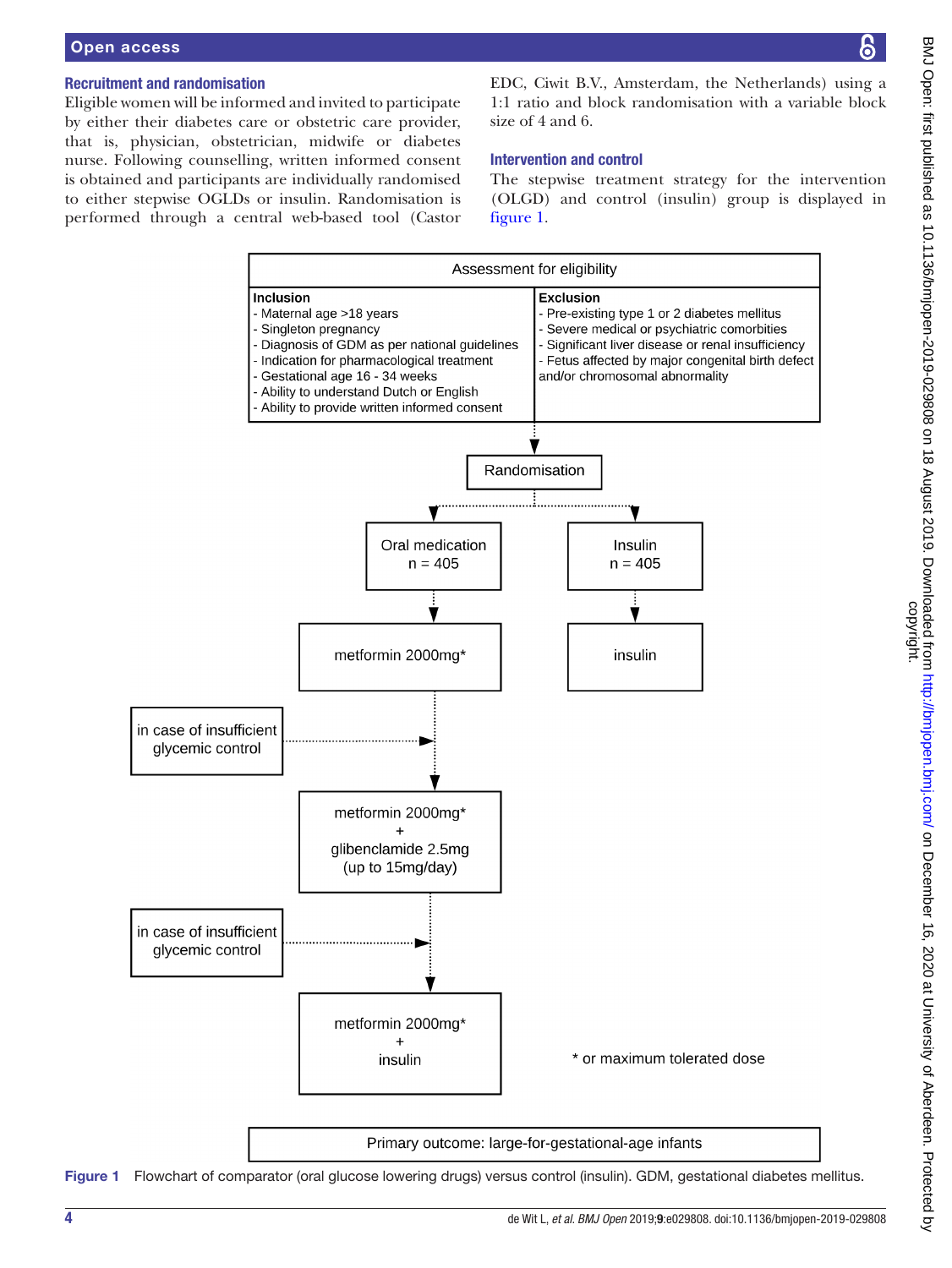#### Oral glucose lowering drugs

In women allocated to the OGLD strategy, metformin is initiated with a starting dose of 500mg once daily for 3 days, followed by an increase of 500mg every 3 days to the final daily dose of 2000mg divided into two doses. In case of serious side effects (eg, severe nausea, persistent vomiting or diarrhoea), the metformin dose can be lowered to the maximum dose tolerated with acceptable side effects. Participants are advised to take metformin during or shortly after a meal to reduce side effects. In case of insufficient glycaemic control with metformin at the maximum (tolerated) dose, glibenclamide will be added at a starting dose of 2.5mg once daily. Glibenclamide can be increased if glycaemic goals are not met with increments of 2.5mg every week, up to a maximum dose of 15mg daily. In case of insufficient glycaemic control with both metformin and glibenclamide at the maximum doses, glibenclamide will be discontinued and replaced by insulin, while metformin will be continued.

#### Insulin

Participants randomised to insulin treatment will receive insulin according to usual practice, that is, in incremental doses until glycaemic targets are met. $41$  This includes both short-acting and long-acting insulin.

#### Study procedures

#### Diabetes care

In all participants, a specialised diabetes nurse or internal medicine specialist will review glycaemic control every 1–2 weeks using the following target values for glucose, as measured by capillary glucose self-testing: fasting  $\leq 5.3$  mmol/L, 1-hour postprandial  $\leq 7.8$  mmol/L and 2-hours postprandial  $\leq 6.7$  mmol/L. If titration of medication requires more frequent feedback, participants will be given the option to contact their diabetes treatment specialist in between scheduled visits. All participants receive the usual instructions regarding hypoglycaemic events (glucose <4.0mmol/L). A participant diary is used to document glucose values and medication use, and is reviewed at every visit. Frequency of self-monitoring will be discussed on an individual basis with the treating diabetes team. Weight is documented at study inclusion and at every subsequent visit. Blood sampling for glycated haemoglobin (HbA1c) is performed at study inclusion, at 30 weeks and at 36 weeks of pregnancy.

#### Obstetric care

All participants will receive obstetrical care based on usual practice for GDM requiring pharmacological therapy. This includes assessment of fetal biometry at weeks 26–28, 30–32 and 34–36 of pregnancy by measuring fetal abdominal circumference, femur length, head circumference, estimated fetal weight (Hadlock or similar) and amniotic fluid volume. The timing of delivery follows local protocol, based on national guidelines. $^{18}$  Induction of labour around 38–39 weeks of gestation is generally recommended for women with GDM requiring

medication. Both oral antihyperglycaemic agents and insulin may be discontinued on the day of delivery in case of induced labour or as soon as labour is established after spontaneous onset. Monitoring of glucose levels during labour is advised.

#### Neonatal care

Neonatal glucose monitoring will be performed serially for up to 12–24hours after delivery in accordance to local protocol in participating sites. We defined neonatal hypoglycaemia as a plasma glucose concentration <2.6mmol/L and severe neonatal hypoglycaemia as  $\langle 2.0 \text{mmol/L}^{42} \rangle$  $\langle 2.0 \text{mmol/L}^{42} \rangle$  $\langle 2.0 \text{mmol/L}^{42} \rangle$ Time and plasma glucose values are documented, as well interventions used, to regulate neonatal glucoses. Furthermore, any admission to a neonatal medium care or intensive care unit is documented.

#### Postpartum

Participants will attend routine obstetric and diabetes care provider appointments around 5–6 weeks postpartum at which time glucose self-monitoring will be carried out to detect persistent postpartum hyperglycaemia.

#### Outcome measures

#### Primary outcome measure

The primary outcome is a large-for-gestational-age (LGA) infant. LGA is defined as a birth weight  $\geq 90$ th percentile using the Dutch Perinatal Registry reference charts.<sup>[43](#page-8-17)</sup>

#### Secondary outcome measures

Secondary outcomes include maternal hypoglycaemia (biochemical hypoglycaemia <3.9mmol/L, symptomatic hypoglycaemia, severe hypoglycaemia prompting the need for help by another person and/or hospital admission for hypoglycaemia), elective and emergency caesarean section, pregnancy-related hypertensive disorders including pregnancy-induced hypertension and PE, preterm delivery (delivery <37 weeks of gestation), postpartum neonatal hypoglycaemia (moderate: serum glucose <2.6mmol/L, severe: serum glucose  $\langle 2.0 \text{mmol/L} \rangle$ , neonatal hyperbilirubinaemia requiring phototherapy, neonatal medium care or intensive care admission and a cost-effectiveness analysis. These secondary outcomes were selected based on their clinical relevance and/or observed differences in previous studies comparing OGLDs and insulin.

Furthermore, a number of maternal baseline characteristics, additional obstetric- and neonatal outcomes, diabetes-related endpoints, biomarkers and laboratory examinations will be assessed (see online [supplementary](https://dx.doi.org/10.1136/bmjopen-2019-029808)  [file 1 and 2](https://dx.doi.org/10.1136/bmjopen-2019-029808)).

#### Follow-up

Details regarding outcomes, including maternal and neonatal hospital admissions or complications, are recorded up to 6 weeks postpartum. Long-term follow-up of mother and child is not part of the initial trial; however, participants will be informed about planned long-term follow-up and asked to provide additional personal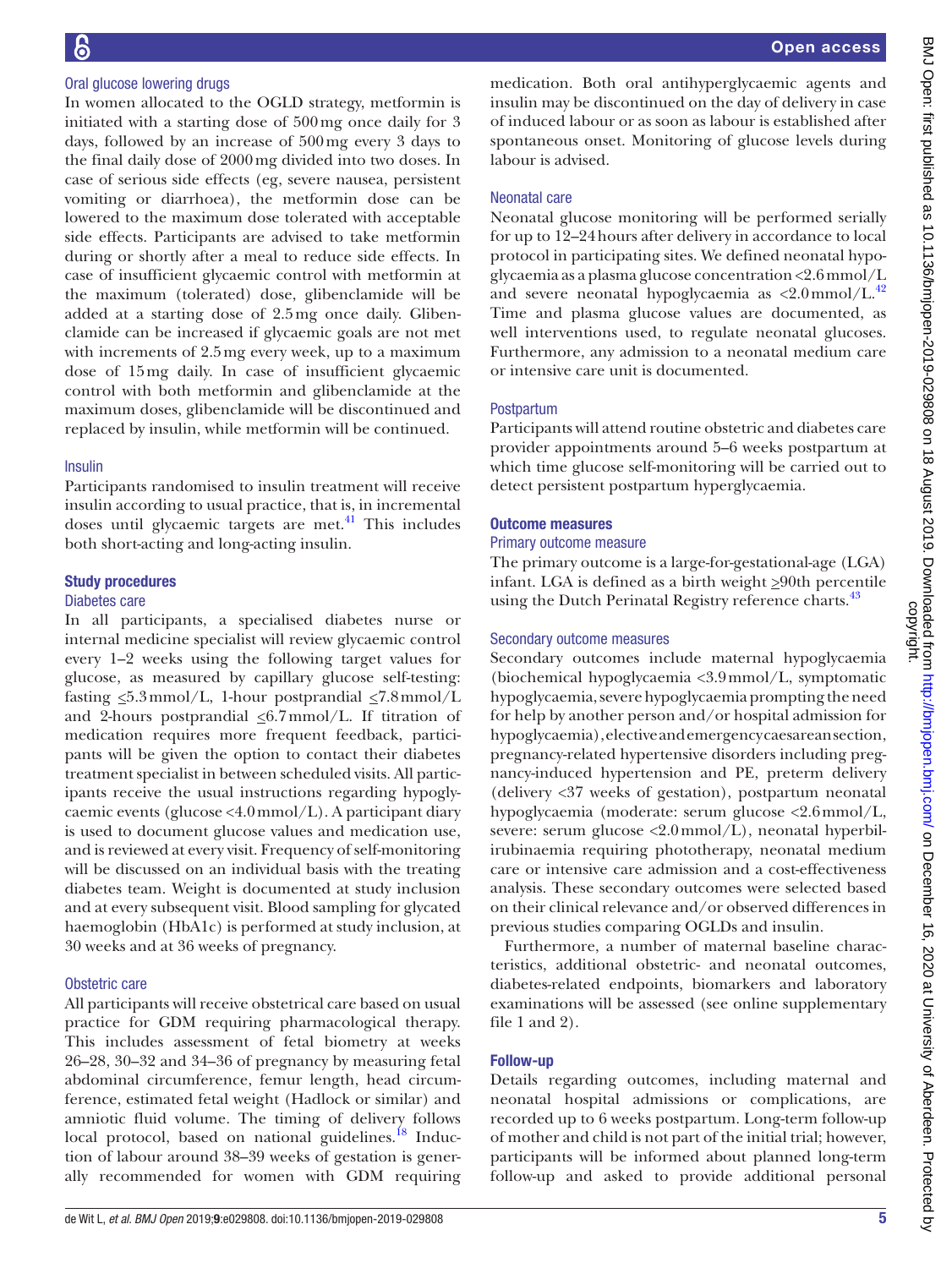information and contact details on the patient information and informed consent form at study inclusion.

#### Patient perspective and treatment satisfaction

Side effects will be monitored using a custom-made form consisting of a short list of the most common side effects and the possibility to self-report any other experienced undesirable effects. The form will also address the actions taken as a response to side effects. Both treatment arms receive the same side effect form. Furthermore, treatment satisfaction is measured around 36 weeks of pregnancy using the Diabetes Treatment Satisfaction Questionnaire (DTSQ), consisting of eight questions regarding diabetes treatment and patient experience.<sup>44 45</sup> Two additional questions regarding the impact of side effects and discomfort were provided by the copyright holder from a related treatment satisfaction measure for another condition, and added as items 9 and 10 of the DTSQ, to be analysed separately.<sup>[46](#page-8-19)</sup>

#### Safety and monitoring

An independent Data and Safety Monitoring Board will be established to safeguard the interests of trial participants, assess the safety and efficacy of the interventions during the trial period and monitor the overall conduct of the clinical trial. An interim safety review is planned at 300 included participants and will be carried out by an independent statistician.

All serious adverse events (SAEs) reported by the subject or observed by the investigator or staff will be recorded. SAE definitions and standards for expedited reporting follow the International Council for Harmonisation of Technical Requirements for Registration of Pharmaceuticals for Human Use (ICH) Good Clinical Practice (GCP) guidelines on safety reporting.<sup>[47](#page-8-20)</sup> All SAEs will be reported to the accredited ethics committee that approved the protocol, according to the requirements of that committee.

#### Sample size

The primary outcome measure, rate of LGA infants, is anticipated to occur in 20% of patients in both study groups, based on a Dutch study cohort.<sup>48</sup> We have set the non-inferiority limit at 8%, which is equivalent to excluding a relative risk in the OGLD treatment compared with conventional insulin-based therapy greater than 1.4. With a one-sided significance level ( $\alpha$ ) of 0.025 and a power of 0.8, the sample size is calculated at 393 patients in each arm. Accounting for a loss to follow-up of 3%, 810 patients are needed (405 per arm).

#### Analyses and reporting of results

#### Primary and secondary outcomes

Primary analysis of the RCT results will be according to the intention-to-treat principle. Missing data will be handled according to the complete-case analysis principle, based on the availability of the components needed to determine the primary endpoint. Results will be reported according to Consolidated Standards of Reporting Trials

guidelines, using the extension for non-inferiority trials. In case of substantial crossover  $(55\%)$ , a per protocol analysis is used additionally to the intention-to-treat analysis. Crossover is defined as patients not receiving the treatment allocated by randomisation (eg, participant never started treatment, treatment is no longer necessary for instance due to improved dietary adaptations, side effects or stopping treatment shortly after randomisation).

For the primary analysis, the non-inferiority of metformin/glibenclamide versus insulin for preventing LGA infants will be established when the upper bounds of the two-sided 95% CI for the risk ratio is less than 1.4. LGA will be defined as birth weight  $>90$ th percentile.<sup>[43](#page-8-17)</sup> Results for the primary outcome will also be presented as absolute and relative risks (along with 95% CI) and numbers needed to treat (if applicable). Analyses will not be adjusted for any observed differences in baseline characteristics between the arms.

The secondary outcome measures will be analysed similar to the primary outcome measure. Categorical secondary outcomes will be assessed by comparing the event rates in the two groups using a  $\chi^2$  test with a p value of 0.05 and also by presenting absolute and relative risks. For continuous secondary outcomes, differences between groups will be assessed with the Student's t-test if the outcome is normally distributed and with a non-parametric Mann-Whitney U test if skewed. These outcomes will be presented per group as means with SD, geometric means with 95%CI or as median with IQR, depending on distribution.

#### Subgroup analyses

Subgroup analyses will be performed for women with and without a history of GDM, a family history of diabetes mellitus (first and/or second degree relative), BMI (normal weight, overweight, obese), according to severity of GDM (fasting and 2-hour OGTT glucose value by various diagnostic criteria and cut-offs) and sex (neonate). Additionally, potential causes for treatment failure of metformin alone will also be explored. Within the patients receiving oral agents, the outcome rate will be compared between the patients whose blood glucose could be regulated by metformin alone and those patients who also required glibenclamide and even additional insulin. Patient characteristics between these groups will be compared to identify possible contributing factors to metformin treatment failure.

#### Economic evaluation

An economic evaluation will be conducted alongside the RCT according to guidelines issued by the National Healthcare Institute.<sup>49</sup> The EuroQol questionnaire (EQ-5D-5L) for health status measures is used at time of study inclusion, 36 weeks of pregnancy and 4–6 weeks postpartum.[50](#page-8-23) Further Health Technology Assessment questionnaires are based on the iMTA PCQ (Productivity Cost Questionnaire) and MCQ (Medical Consumption Questionnaire), issued at 36 weeks of pregnancy and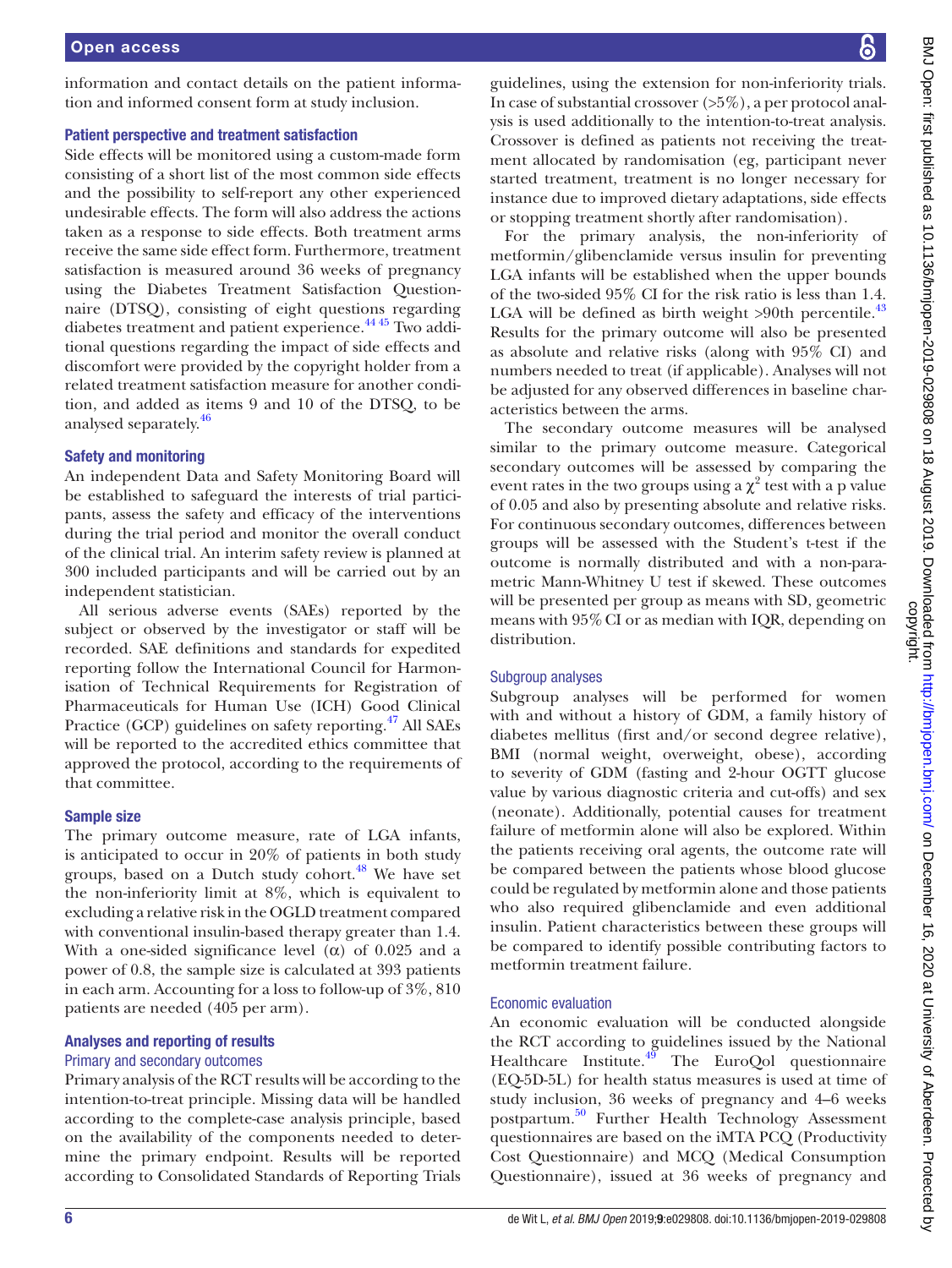4–6 weeks postpartum.<sup>[51 52](#page-8-24)</sup> The statistical analysis for the economic evaluation will be done according to the intention-to-treat principle. Missing data will be imputed using multiple imputation. If OGLDs are non-inferior to insulin as hypothesised, a cost minimisation analysis will be performed to investigate which intervention is associated with lower costs. If non-inferiority cannot be shown, a cost-effectiveness analysis will be performed. The costs will be analysed from both a societal (ie, healthcare costs, patient and family costs, and costs in other sectors) and healthcare perspective (ie, only healthcare costs). In the cost minimisation analysis, the differences in costs between OGLDs and insulin will be evaluated using linear multilevel regression models with adjustment for covariates and effect modifiers if necessary. Bootstrapping with stratification for centre will be done to estimate 95% CI around differences in costs. In the cost-effectiveness analysis, cost and effect differences will be estimated using seemingly unrelated regression analyses while adjusting for confounders and effect modifiers if necessary. Incremental cost-effectiveness ratios (ICERs) will be calculated by dividing the difference in mean total costs between the treatment groups by the difference in mean effects. Bootstrapping with stratification for centre will be used to estimate uncertainty surrounding the ICERs. Uncertainty surrounding the ICERs will be graphically presented on cost-effectiveness planes. Cost-effectiveness acceptability curves showing the probability that the intervention is cost-effective in comparison with usual care for a range of different ceiling ratios will also be estimated.<sup>53</sup> A sensitivity analysis will be performed to investigate the robustness of the results to variation in the most influential cost parameters such as medication and time required for clinical consults.

#### Data handling

Baseline data including patient demographics, obstetric and medical history, details regarding the pregnancy, delivery outcomes and diabetes treatment will be recorded using a web-based electronic case record form (eCRF) using Castor EDC. The eCRF is based on a standardised piloted eCRF that has been used in other multicentre trials within the NVOG Consortium 2.0 network and will be filled in by trained research nurses. The full eCRF is provided as online supplementary file 2. A study monitor will periodically visit participating centres, assessing quality of data and auditing trial conduct. Patient privacy will be ensured by allocation of unique participant numbers, which will be used on all study documentation. The participant code is only available to the local investigator and research staff.

#### Ethics and dissemination

This trial has been approved by the Medical Research Ethics Committee (MREC) of the UMC Utrecht. Trial reference number: 16–523/G-M-X. The MREC of the UMC Utrecht is accredited by the Central Committee on Research Involving Human Subjects (CCMO) since

November 1999. For all participating hospitals and study sites, approval by the boards of management will be obtained. The CCMO has issued a 'No grounds for non-acceptance' for the SUGAR-DIP trial. Research with a medicinal product must undergo an extra, marginal review alongside the review by the reviewing party (MREC). The competent authority (CCMO) checks if there are 'motivated objections' against the study. For this the European adverse reactions database (EudraVigilance) is checked for any previously reported suspected adverse reactions to the medicinal product, which could lead to unacceptable risks to the participating research subject. Furthermore, the CCMO is responsible as the competent authority for entering data into the European EudraCT database. EudraCT number for this trial: 2016-001401-16.

Changes to the study protocol are documented in amendments. Amendments are submitted for approval to the MREC. Major changes will be updated on the trial registration website.[39](#page-8-13) The full study protocol, including amendments, is publicly available on the study website. $54$ 

After completion of the trial, the principal investigator will report on the results of the main study and submit a manuscript to a peer-reviewed medical journal. Supplementary analyses will be reported separately.

#### Author affiliations

<sup>1</sup>Department of Obstetrics and Gynaecology, University Medical Center Utrecht, Utrecht University, Utrecht, The Netherlands

<sup>2</sup>Department of Obstetrics and Gynaecology, Amsterdam University Medical Centers, University of Amsterdam, Amsterdam, The Netherlands

<sup>3</sup>Department of Obstetrics and Gynaecology, Albert Schweitzer Hospital, Dordrecht, The Netherlands

4 Department of Internal Medicine, Albert Schweitzer Hospital, Dordrecht, The Netherlands

5 Department of Endocrinology and Metabolism, Amsterdam University Medical Centers, University of Amsterdam, Amsterdam, The Netherlands

6 Department of Obstetrics and Gynaecology, Bernhoven Hospital, Uden, The **Netherlands** 

<sup>7</sup>Department of Internal Medicine, Bernhoven Hospital, Uden, The Netherlands 8 Department of Obstetrics and Gynaecology, Canisius Wilhelmina Hospital, Nijmegen, The Netherlands

9 Department of Internal Medicine, Canisius Wilhelmina Hospital, Nijmegen, The **Netherlands** 

<sup>10</sup>Department of Obstetrics and Gynaecology, Catharina Hospital, Eindhoven, The **Netherlands** 

 $11$ Department of Internal Medicine, Catharina Hospital, Eindhoven, The Netherlands <sup>12</sup>Department of Obstetrics and Gynaecology, Deventer Hospital, Deventer, The **Netherlands** 

<sup>13</sup>Department of Internal Medicine, Deventer Hospital, Deventer, The Netherlands

<sup>14</sup>Department of Obstetrics and Gynaecology, Diakonessenhuis Utrecht, Utrecht, The Netherlands

<sup>15</sup>Department of Internal Medicine, Diakonessenhuis Utrecht, Utrecht, The **Netherlands** 

<sup>16</sup>Department of Obstetrics and Prenatal Medicine, Erasmus MC University Medical Center Rotterdam, Rotterdam, The Netherlands

<sup>17</sup>Department of Obstetrics and Gynaecology, Flevoziekenhuis, Almere, The **Netherlands** 

<sup>18</sup>Department of Internal Medicine, Flevoziekenhuis, Almere, The Netherlands <sup>19</sup>Department of Obstetrics and Gynaecology, Gelderse Vallei Hospital, Ede, The **Netherlands** 

<sup>20</sup>Department of Internal Medicine, Gelderse Vallei Hospital, Ede, The Netherlands <sup>21</sup>Department of Obstetrics and Gynaecology, Gelre Hospitals, Apeldoorn, The **Netherlands**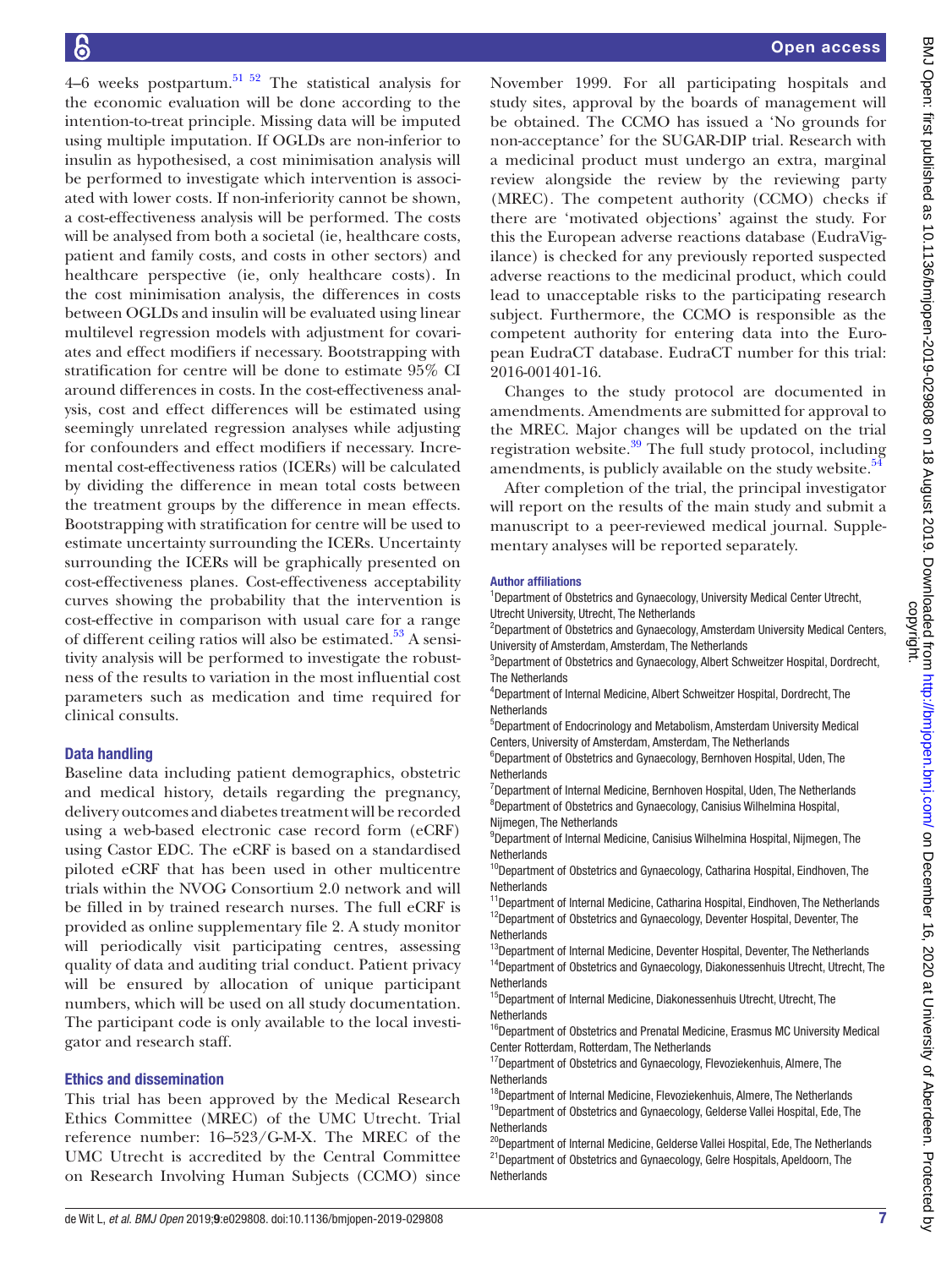<sup>22</sup>Department of Internal Medicine, Gelre Hospitals, Apeldoorn, The Netherlands <sup>23</sup>Department of Obstetrics and Gynaecology, Groene Hart Hospital, Gouda, The **Netherlands** 

<sup>24</sup>Department of Internal Medicine, Groene Hart Hospital, Gouda, The Netherlands  $25$ Department of Obstetrics and Gynaecology, Haaglanden Medical Center, The Hague, The Netherlands

<sup>26</sup>Department of Internal Medicine, Haaglanden Medical Center, The Hague, The Netherlands

 $27$ Department of Internal Medicine, Medical Center Jan van Goven, Amsterdam, The **Netherlands** 

28Department of Obstetrics and Gynaecology, Jeroen Bosch Hospital,

's-Hertogenbosch, The Netherlands

29Department of Internal Medicine, Jeroen Bosch Hospital, 's-Hertogenbosch, The **Netherlands** 

<sup>30</sup>Department of Obstetrics and Gynaecology, Leiden University Medical Center, Leiden, The Netherlands

<sup>31</sup>Department of Medicine, Leiden University Medical Center, Leiden, The **Netherlands** 

<sup>32</sup>Department of Obstetrics and Gynaecology, Máxima Medical Center, Veldhoven, The Netherlands

<sup>33</sup>Department of Internal Medicine, Máxima Medical Center, Veldhoven, The Netherlands

<sup>34</sup>Department of Internal Medicine, Meander Medical Center, Amersfoort, The **Netherlands** 

<sup>35</sup>Department of Obstetrics and Gynaecology, OLVG, Amsterdam, The Netherlands  ${}^{36}$ Department of Internal Medicine, OLVG, Amsterdam, The Netherlands

 $37$ Department of Obstetrics and Gynaecology, Radboud University Medical Center Nijmegen, Nijmegen, The Netherlands

<sup>38</sup>Department of Internal Medicine, Radboud University Medical Center Nijmegen, Nijmegen, The Netherlands

<sup>39</sup>Department of Obstetrics and Gynaecology, Reinier de Graaf Hospital, Delft, The **Netherlands** 

<sup>40</sup>Department of Internal Medicine, Reinier de Graaf Hospital, Delft, The Netherlands 41Department of Obstetrics and Gynaecology, Rijnstate Hospital, Arnhem, The Netherlands

<sup>42</sup>Department of Internal Medicine, Rijnstate Hospital, Arnhem, The Netherlands <sup>43</sup>Department of Obstetrics and Gynaecology, Franciscus Gasthuis and Vlietland, Rotterdam, The Netherlands

44Department of Internal Medicine, Franciscus Gasthuis and Vlietland, Rotterdam, The Netherlands

45Department of Obstetrics and Gynaecology, Spaarne Gasthuis, Haarlem, The **Netherlands** 

46Department of Internal Medicine, Spaarne Gasthuis, Haarlem, The Netherlands

 $47$ Department of Obstetrics and Gynaecology, Tergooi, Blaricum, The Netherlands 48Department of Internal Medicine, Tergooi, Blaricum, The Netherlands

49Department of Obstetrics and Gynaecology, Amsterdam UMC, VU University Medical Center, Amsterdam, The Netherlands

<sup>50</sup>Department of Internal Medicine, Amsterdam UMC, VU University Medical Center, Amsterdam, The Netherlands

51Department of Obstetrics and Gynaecology, Dijklander Hospital, Hoorn, The **Netherlands** 

<sup>52</sup>Department of Internal Medicine, Dijklander Hospital, Hoorn, The Netherlands <sup>53</sup>Department of Health Sciences, Faculty of Science, VU University Amsterdam, Amsterdam, The Netherlands

<sup>54</sup>Department of Obstetrics and Gynaecology, Meander Medical Center, Amersfoort, The Netherlands

55Department of Obstetrics and Gynaecology, School of Medicine, Monash University, Melbourne, Australia, Melbourne, The Netherlands

56Department of Internal Medicine and Endocrinology, University Medical Center Utrecht, Utrecht University, Utrecht, The Netherlands

<sup>57</sup>Department of Neonatology, University Medical Center Utrecht, Utrecht University, Utrecht, The Netherlands

58 Julius Center for Health Sciences and Primary Care, University Medical Center Utrecht, Utrecht University, Utrecht, Netherlands

59 Department of Internal Medicine, Amsterdam University Medical Centers, University of Amsterdam, Amsterdam, The Netherlands

<sup>60</sup>Department of Obstetrics and Prenatal Medicine, Erasmus MC University Medical Center Rotterdam, Rotterdam, The Netherlands

Contributors Study concept, trial design and study protocol: LdW, DNV, JEB, IME, BWM, HWdV, FG, CAN, RP, JHD, AF, BBvR. Acquisition of data: LW, DR, BMCA, RMKK, RCP, MRS, MALVD, FA, DHS, MARV, SMIK, MMO, JJZ, MJMD, TEV, PRJG, SG, WV, NH, TKK, RL, RH, AJMH, TB, CAvM, AWB, WH, SV, AGVV, RCD, HJJ, MS, EJPdK, JOEHL, PWP, IME, MESP, ESA, CBB, BBH, BJP, OWHvdH, BG, ML, JAW, KB, ACvB, FWM, SAE, MZ, WHvH, BAMBL, CRGMDG, MGAJW, RGIJ, NAMC, RZ. Analysis and interpretation of data: LdW, DR, DNV, JEB, IME, BWM, HWdV, FG, CAN, RCP, JHD, AF, BBvR. Drafting of the manuscript: LdW, DR, CAN, RCP, JHD, AF, BBvR. Critical revision of the manuscript for important intellectual content: LdW, DR, DNV, JEB, IME, BWM, HWV, FG, CAN, RCP, JHD, AF, BBvR, BMCA, RMKK, MRS, MALVD, FA, DHS, MARV, SMIK, MMO, JJZ, MJMD, TEV, PRJG, SG, WV, NH, TKK, RL, RH, AJMH, TB, CAvM, AWB, WH, SV, AGVV, RCD, HJJ, MS, EJPdK, JOEHL, PWP, MESP, ESA, CBB, BBH, BJP, OWHvdH, BG, ML, JAW, KB, ACvB, FWM, SAE, MZ, WHvH, BAMBL, CRGMDG, MGAJW, RGIJ, NAMC, RZ. Study supervision: JHD, AF, BBvR.

Funding The SUGAR-DIP trial and this work is investigator-driven and was supported by ZonMw (The Netherlands Organisation for Health Research and Development, the Hague), grant 80-83600- 98-40001.

Competing interests JHD sits on advisory boards for Novo Nordisk A/S. BWM is supported by a National Health and Medical Research Council Practitioner Fellowship (GNT1082548). BWM reports consultancy for ObsEva, Merck KGaA and Guerbet.

Provenance and peer review Not commissioned; externally peer reviewed.

Open access This is an open access article distributed in accordance with the Creative Commons Attribution Non Commercial (CC BY-NC 4.0) license, which permits others to distribute, remix, adapt, build upon this work non-commercially, and license their derivative works on different terms, provided the original work is properly cited, appropriate credit is given, any changes made indicated, and the use is non-commercial. See: [http://creativecommons.org/licenses/by-nc/4.0/.](http://creativecommons.org/licenses/by-nc/4.0/)

#### **REFERENCES**

- <span id="page-7-0"></span>1. Jiwani A, Marseille E, Lohse N, *et al*. Gestational diabetes mellitus: results from a survey of country prevalence and practices. *[J Matern](http://dx.doi.org/10.3109/14767058.2011.587921)  [Fetal Neonatal Med](http://dx.doi.org/10.3109/14767058.2011.587921)* 2012;25:600–10.
- 2. Guariguata L, Linnenkamp U, Beagley J, *et al*. Global estimates of the prevalence of hyperglycaemia in pregnancy. *[Diabetes Res Clin](http://dx.doi.org/10.1016/j.diabres.2013.11.003)  [Pract](http://dx.doi.org/10.1016/j.diabres.2013.11.003)* 2014;103:176–85.
- 3. Zhu Y, Zhang C. Prevalence of Gestational Diabetes and Risk of Progression to Type 2 Diabetes: a Global Perspective. *[Curr Diab Rep](http://dx.doi.org/10.1007/s11892-015-0699-x)* 2016;16:7.
- 4. Buckley BS, Harreiter J, Damm P, *et al*. Gestational diabetes mellitus in Europe: prevalence, current screening practice and barriers to screening. A review. *[Diabet Med](http://dx.doi.org/10.1111/j.1464-5491.2011.03541.x)* 2012;29:844–54.
- <span id="page-7-1"></span>5. Wendland EM, Torloni MR, Falavigna M, *et al*. Gestational diabetes and pregnancy outcomes--a systematic review of the World Health Organization (WHO) and the International Association of Diabetes in Pregnancy Study Groups (IADPSG) diagnostic criteria. *[BMC](http://dx.doi.org/10.1186/1471-2393-12-23)  [Pregnancy Childbirth](http://dx.doi.org/10.1186/1471-2393-12-23)* 2012;12:23.
- 6. Metzger BE, Lowe LP, Dyer AR, *et al*. Hyperglycemia and adverse pregnancy outcomes. *[N Engl J Med](http://dx.doi.org/10.1056/NEJMoa0707943)* 2008;358:1991–2002.
- 7. Xiong X, Saunders LD, Wang FL, *et al*. Gestational diabetes mellitus: prevalence, risk factors, maternal and infant outcomes. *[Int J](http://dx.doi.org/10.1016/S0020-7292(01)00496-9)  [Gynaecol Obstet](http://dx.doi.org/10.1016/S0020-7292(01)00496-9)* 2001;75:221–8.
- 8. Voormolen DN, de Wit L, van Rijn BB, *et al*. Neonatal Hypoglycemia Following Diet-Controlled and Insulin-Treated Gestational Diabetes Mellitus. *[Diabetes Care](http://dx.doi.org/10.2337/dc18-0048)* 2018;41:1385–90.
- 9. Buchanan TA, Xiang AH, Page KA. Gestational diabetes mellitus: risks and management during and after pregnancy. *[Nat Rev](http://dx.doi.org/10.1038/nrendo.2012.96)  [Endocrinol](http://dx.doi.org/10.1038/nrendo.2012.96)* 2012;8:639–49.
- <span id="page-7-2"></span>10. Scholtens DM, Kuang A, Lowe LP, *et al*. Hyperglycemia and Adverse Pregnancy Outcome Follow-up Study (HAPO FUS): Maternal Glycemia and Childhood Glucose Metabolism. *[Diabetes Care](http://dx.doi.org/10.2337/dc18-2021)* 2019;42:381–92.
- 11. Malcolm J. Through the looking glass: gestational diabetes as a predictor of maternal and offspring long-term health. *[Diabetes Metab](http://dx.doi.org/10.1002/dmrr.2275)  [Res Rev](http://dx.doi.org/10.1002/dmrr.2275)* 2012;28:307–11.
- 12. Tam WH, Ma RCW, Ozaki R, *et al*. In Utero Exposure to Maternal Hyperglycemia Increases Childhood Cardiometabolic Risk in Offspring. *[Diabetes Care](http://dx.doi.org/10.2337/dc16-2397)* 2017;40:679–86.
- <span id="page-7-3"></span>13. Crowther CA, Hiller JE, Moss JR, *et al*. Effect of treatment of gestational diabetes mellitus on pregnancy outcomes. *[N Engl J Med](http://dx.doi.org/10.1056/NEJMoa042973)* 2005;352:2477–86.
- 14. Landon MB, Spong CY, Thom E, *et al*. A multicenter, randomized trial of treatment for mild gestational diabetes. *[N Engl J Med](http://dx.doi.org/10.1056/NEJMoa0902430)* 2009;361:1339–48.